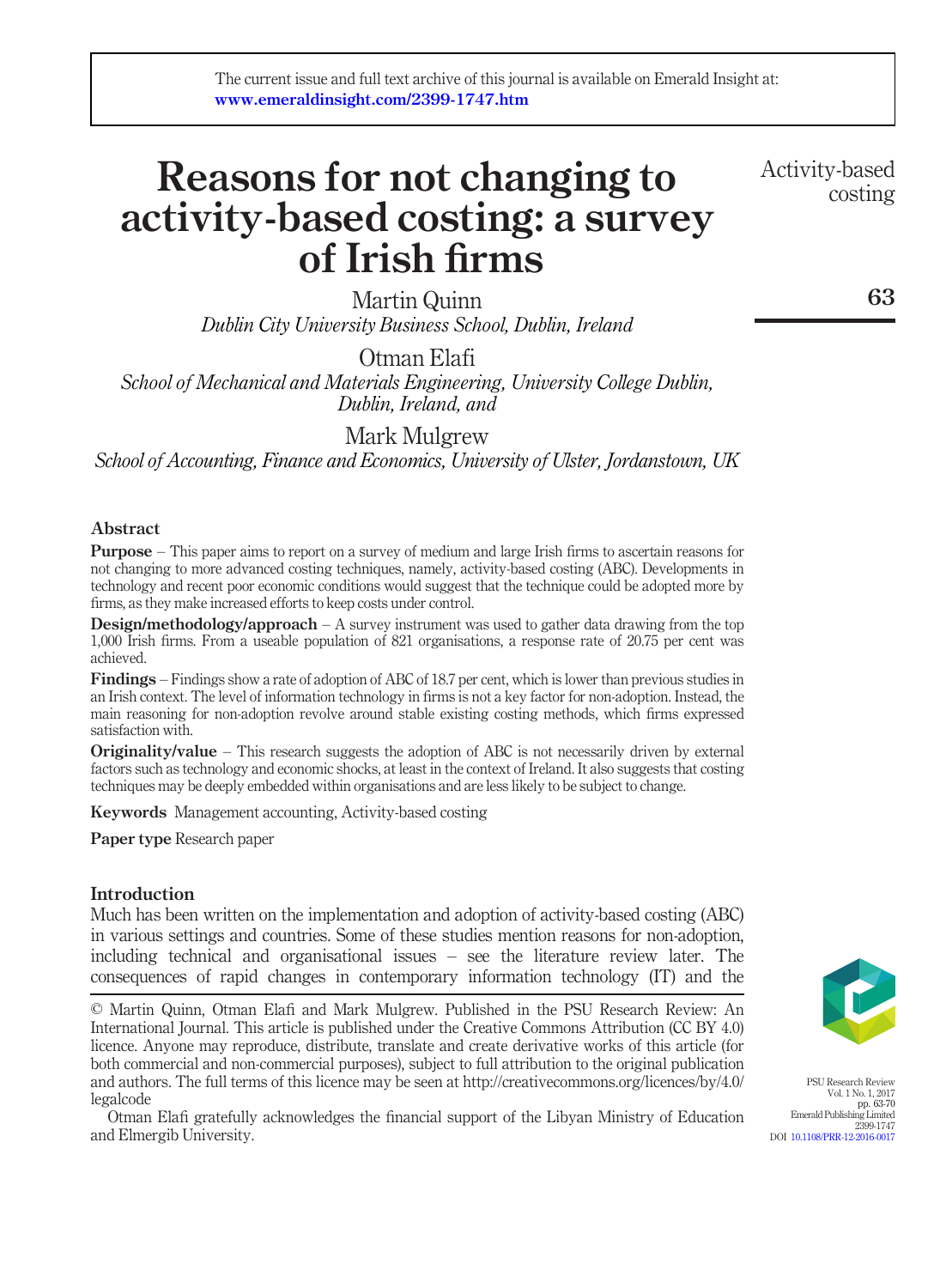PRR 1,1

64

consequences of the recent and current economic climate have added an interesting dimension to any organisational research, and it is suggested in this study that this may also apply to the adoption of more advanced management accounting technique such as ABC.

There is an extensive body of literature within management accounting discussing IT as a driving influence on the discipline (Burns et al[., 1999](#page-6-0); [Granlund and Malmi, 2002](#page-6-1); [Russel](#page-6-2) [and Siegel, 1999](#page-6-2); [Scapens and Jazayeri, 2003;](#page-6-3) [Scapens](#page-7-0) et al., 2003). However, much of this research pre-dates the advent of technologies such as cloud computing – which can decrease IT costs and thus potentially increase usage [\(Strauss](#page-7-1) *et al.*,  $2014$ ) – and the huge leaps in technical progress in the past 10-15 years Thus, an examination of how IT developments have impacted ABC adoption is timely. Similarly, since 2008, the economic condition of organisations has changed due to recession. [Libby and Waterhouse \(1996\)](#page-6-4) for example noted how economic change influenced the development of new management accounting systems and, more recently, [Giannone](#page-6-5) *et al.* (2011) mention that the recent global recession has affected all countries. Given these economic conditions, it is postulated that firms have had to access their product and service costs and thus may have adopted more advanced costing techniques like ABC. When combined with the lower costs of IT, it could be expected that the adoption of ABC would increase. This paper explores reasons why adoption of ABC did not increase, based on a survey of Irish firms. Specifically, this paper explores why firms do not change from their existing costing system to a more advanced costing technique, namely, ABC.

#### Literature review

[Shields \(1995\)](#page-7-2) studied the relationships between successful ABC implementation and technical, behavioural and organisational factors. It was found that unsuccessful ABC implementations could be due to an emphasis of architectural and software design. In contrast, [Sohal and Chung \(1998\)](#page-7-3) note that difficulties with the introduction of ABC are correlated to managerial traits rather than technical issues and features. Clarke et al[. \(1999\)](#page-6-6) analysed the adoption of ABC in Ireland. They compared the use of ABC by local companies to multinationals, finding that ABC was comparatively underused. Innes et al[. \(2000\)](#page-6-7) reviewed the results of two UK-based surveys of ABC adoption in the UK's largest companies. They studied changes that occurred with the adoption of ABC and the status of users in companies over a five-year period, concluding there were important changes between 1994 and 1999. The rate of adoption had declined marginally, and a statistically noteworthy increase was detected in those not presently considering ABC. [Drury and](#page-6-8) [Tayles \(2005\)](#page-6-8) examined UK organisations' complexity of product costing system design choices and the extent to which potential explanatory factors influence the level of complexity of product costing system design choices in UK companies. They suggest that preceding studies have classified costing systems into two separate categories, as either a traditional costing system or an ABC system, but have not effectively captured the variety of procedures that exist. [Al-Omiri and Drury \(2007\)](#page-6-9) examined the degree of possible contextual factors influencing the idiosyncrasies of product costing systems. They noted ABC adoptions at 15 per cent. [Bhimani](#page-6-10) *et al.* (2007) investigated a number of organisations in seven countries: Japan, the USA, Canada, the UK, France, Italy and Germany. They tested the extent of adoption of ABC in organisations and the perceived extent of its usefulness, speed and perceived success of ABC implementation. They found that there were substantial variations in organisations that deemed ABC as beneficial. [Fei and Isa \(2010\)](#page-6-11) studied factors influencing ABC success. They reviewed extant research on ABC published from 1995 to 2008, identifying some research gaps. They note little research on ABC adoption focussed on the role of organisational structure and culture.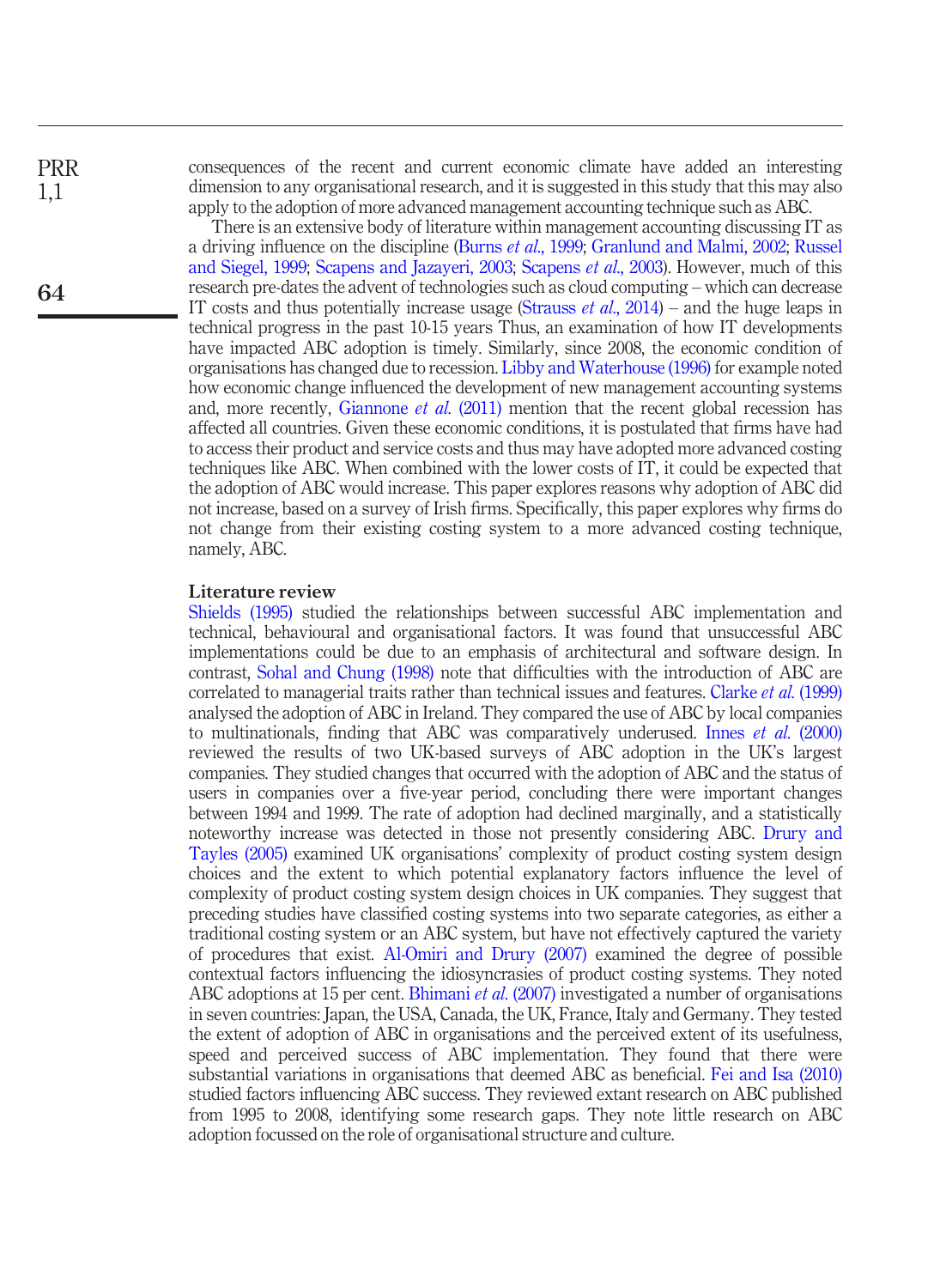[Schoute \(2011\)](#page-7-4) re-examined the relationship between product variety and ABC implementation in Dutch medium-sized manufacturing organisations. The study distinguished between the adoption and use of ABC and enhancements in the measurement of product variety. The paper concluded that product variety was, on average, positively connected to the usage and adoption of ABC. [Liu and Pan \(2011\)](#page-6-12) examined the implementation of ABC in a large public limited Chinese manufacturing company. They noted that Chinese companies were not as advanced in terms of office and accounting computerisation as those in the West. [Fadzil and Rababah \(2012\)](#page-6-13) studied the contribution of effective design and application of ABC within the framework of Jordanian manufacturing companies. They found that 19.5 per cent of Jordanian manufacturing companies had a high level of satisfaction with ABC. They also noted that the barriers to implementation of ABC were linked to behavioural and technical complications.

As this study surveys Irish firms, a brief mention of ABC adoption in Ireland as reported in the literature is useful. [Clarke](#page-6-6) *et al* (1999) reported an adoption rate of 11.80 per cent. [Duffy](#page-6-14) [and McCahey \(2002\)](#page-6-14) found an adoption rate of 55 per cent, while [Pierce and Brown \(2004\)](#page-6-15) identified a rate of 27.9 per cent. A recent study by [Fawzi \(2008\)](#page-6-16) indicated an adoption rate of 26.3 per cent. In sum, the adoption rate of ABC in Ireland seems to have increased and is more stable in recent times. The adoption rate *per se* is not the focus of the current study, but it does provide useful context as the studies mentioned are before the beginning of the global economic crisis which started in 2008.

#### Method

This paper draws on a wider study of management accounting in large and medium-sized Irish firms. In this study, the emphasis is on specific reasons why firms do not wish to change from their current costing system to ABC. [Fei and Isa \(2010\)](#page-6-11) noted that the majority of research on ABC/M implementation uses a quantitative research approach. Consistent with this view, this investigation uses a survey questionnaire to extract data on the adoption of ABC and ABM, a methodology often used in studies of a similar focus ([Al-Omiri and](#page-6-9) [Drury, 2007](#page-6-9); [Askarany and Yazdifar, 2012](#page-6-17); [Bhimani](#page-6-10) et al., 2007; [Bjornenak, 1997;](#page-6-18) [Innes](#page-6-7) et al., [2000;](#page-6-7) [Fadzil and Rababah, 2012](#page-6-13); [Schoute, 2011](#page-7-4)).

This current study uses *The Irish Times Top 1000* database to identify appropriate sample firms. Firms listed in this database are identified as the top 1,000 Irish companies by turnover. It should be noted that the database includes 176 companies from Northern Ireland. As the focus of this study is on ABC and ABM adoption by Irish firms, Northern Irish firms within the database were excluded from the study. A survey questionnaire was sent by post and email (where possible) to each of the sample firms. A total of 171 usable questionnaires were received, thereby giving a response rate of 20.75 per cent. Naturally, the questionnaire focuses on the sample firm's costing systems. One particular section of the questionnaire asks questions about the continued use of traditional costing systems (direct/ marginal costing, absorption costing and other costing systems). This section contained four subsections and most questions were asked on a five-point Likert scale. The questions were divided into two groups. The first group of questions queried how business strategy of the organisation may have affected management accounting. This was achieved by seeking to measure the influence of various stakeholders on organisational strategy and the role of key organisational figures (e.g. CEO, CFO) in accounting change. The second consisted of why-type questions, focusing on why the organisation had not adopted more modern techniques and reasons for rejecting ABC. Respondents were asked why the organisations primary costing methods had not changed – possible

Activity-based costing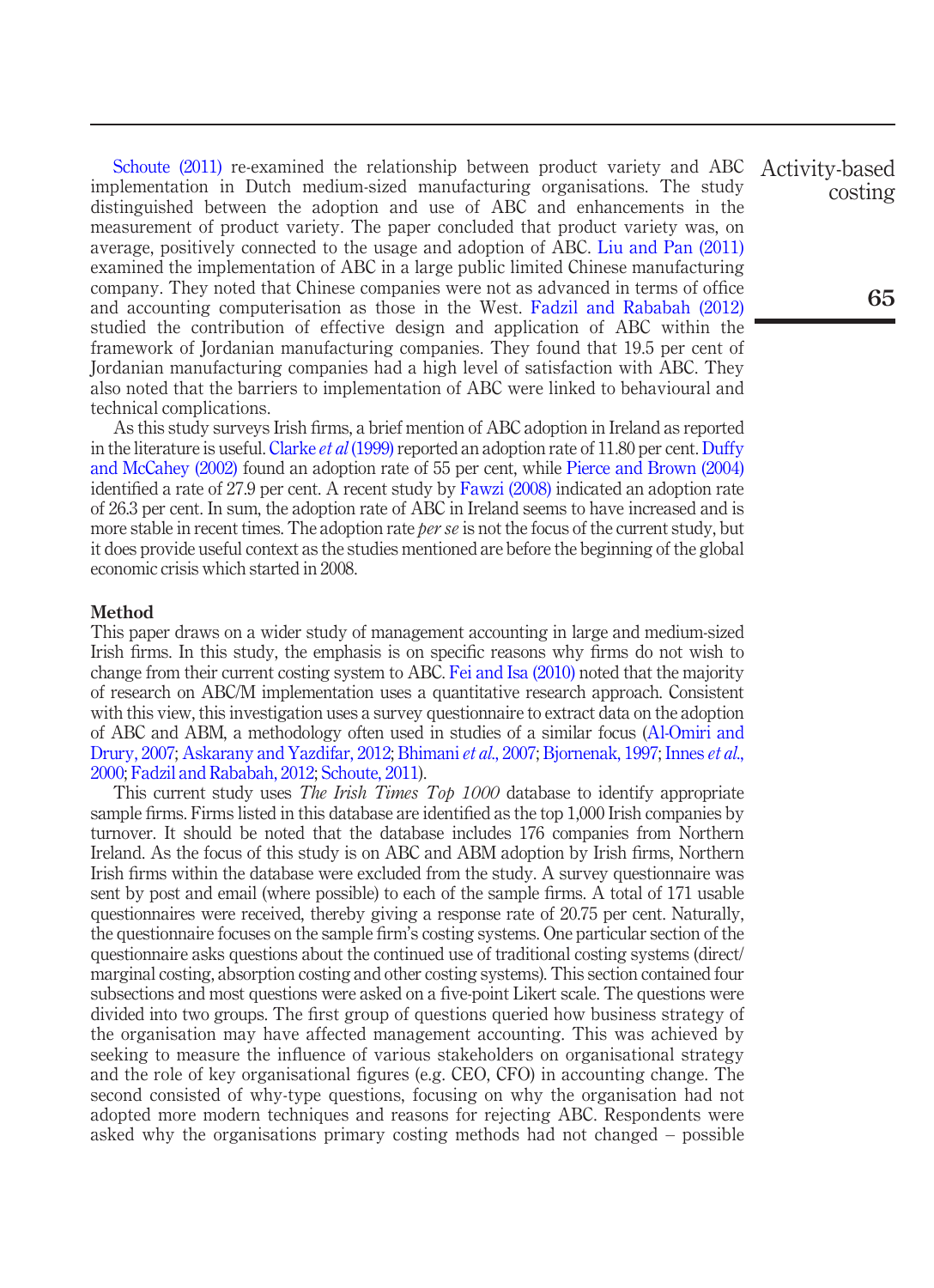answers included time consuming, lack of understanding, satisfied with current method, high cost of change, no need to change, management does not want change and other reasons. Respondents were also asked to respond to a series of 24 statements (on a five-point Likert scale from completely agree to completely disagree), rating why the organisation rejected ABC as a costing method. These statements covered issues such as technology, management, organisational size and context, products/services offered, competitive environment and complexity of ABC. PRR

#### Findings

1,1

66

Before detailing the findings from the relevant survey section, some general survey findings are useful. [Table I](#page-3-0) shows the cost systems used by respondent organisations. As can be seen, just under 19 per cent of organisations adopt ABC. Interestingly, 51.5 per cent of respondents reported that their costing system had been in use for 20 years or more. On the respondent organisations, 68 per cent were publicly quoted companies, 32 per cent private companies. In terms of products and services offered, 85 of the 171 companies offered mainly products for sale, the balance offering services. In terms of organisational size, as the population was derived from Ireland's largest 1,000 organisations, 97 per cent have turnover greater than  $\epsilon$ 5 million, with 68 per cent greater than  $\epsilon$ 50 million. [Table II](#page-3-1) details the industry sector of respondents, and while manufacturing is most prevalent, there is no predominant sector represented.

In terms of reasons why ABC was not adopted or reasons why ABC was rejected, findings reported in [Tables III](#page-4-0) and [IV,](#page-4-1) respectively, offer some interesting insights.

|                   | Cost system                       | No. of firms | $\left(\frac{9}{0}\right)$ of sample |  |
|-------------------|-----------------------------------|--------------|--------------------------------------|--|
|                   | Direct costing system             | 71           | 41.5                                 |  |
|                   | Traditional costing system<br>ABC | 58<br>32     | 33.9<br>18.7                         |  |
| Table I.          | Other                             | 10           | 5.8                                  |  |
| Cost systems used | Total                             | 171          | 100.0                                |  |

<span id="page-3-1"></span><span id="page-3-0"></span>

|                     | Industry               | $(\%)$ |
|---------------------|------------------------|--------|
|                     | Agribusiness           | 7.1    |
|                     | Construction/property  | 8.9    |
|                     | Consultancy            | 8.9    |
|                     | Transport/tourism      | 8.9    |
|                     | Technology             | 8.3    |
|                     | Banking                | 5.4    |
|                     | Energy/resources       | 5.4    |
|                     | Food and beverage      | 4.8    |
|                     | Insurance              | 4.2    |
|                     | Retailing              | 4.2    |
|                     | Health/pharmaceuticals | 13.7   |
| Table II.           | Manufacturing          | 16.7   |
| Respondent industry | Media/marketing        | 1.8    |
| sector              | Non-profit             | 1.8    |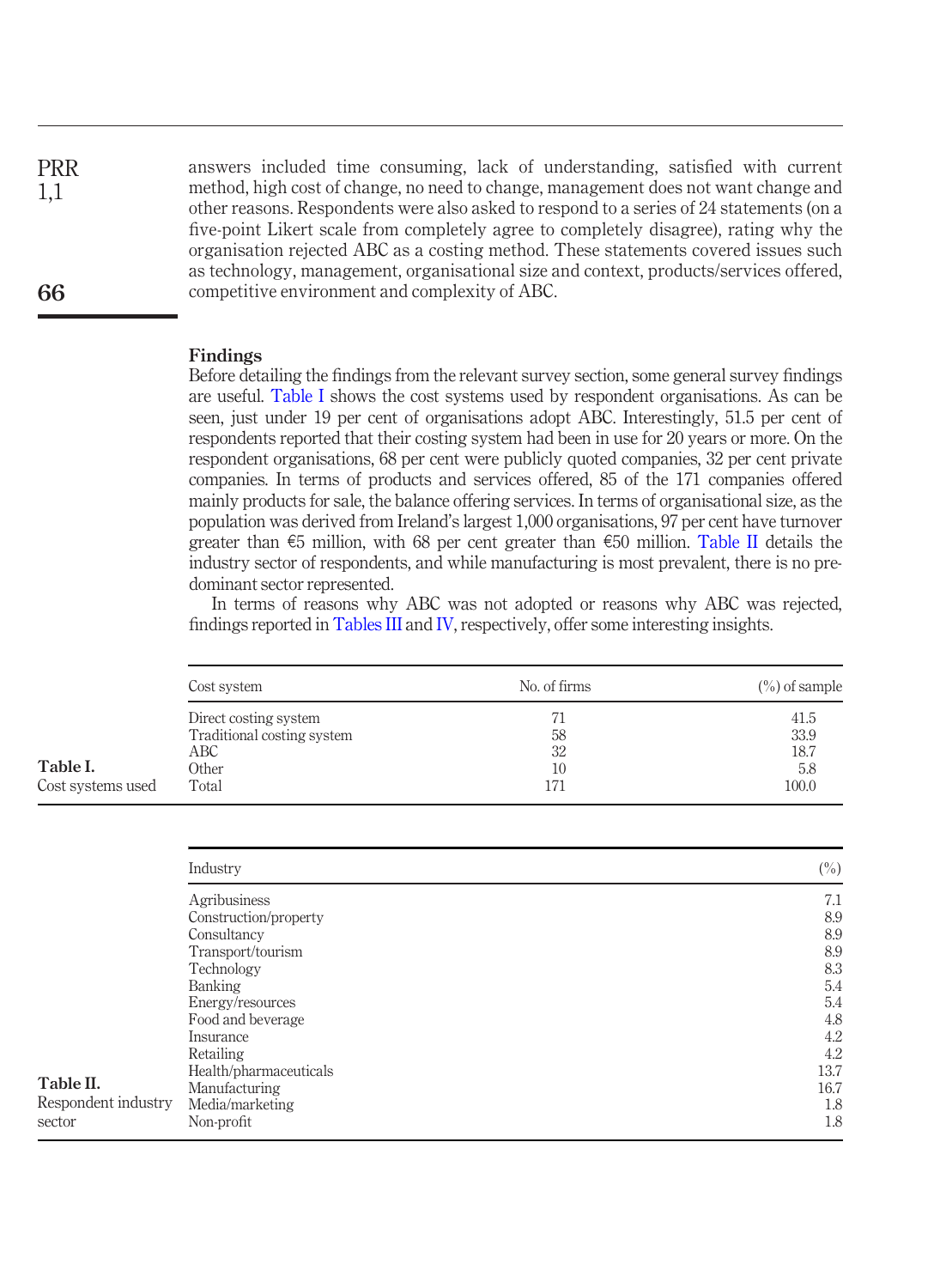The results shown in [Table III](#page-4-0) suggest that there are no technical or knowledge barriers to implementing ABC. Rather, there is a strong sense of either the organisation is happy with current systems or there is no need to change – as noted above, some firms said their costing systems were in use 20 years or more. Findings reported in [Table IV](#page-4-1) reveal that just under

<span id="page-4-0"></span>

| Activity-based |         |
|----------------|---------|
|                | costing |

| Survey item                               | $(\%)$ | 67              |
|-------------------------------------------|--------|-----------------|
| Time-consuming                            | 15.3   |                 |
| Lack of understanding                     | 8.9    |                 |
| Satisfied with the current method         | 20.6   |                 |
| High cost of change                       | 8.4    |                 |
| No need for change                        | 18.4   |                 |
| Senior management does not wish to change | 12.6   |                 |
| Other reasons                             | 8.2    | Table III.      |
| None of the above                         | 7.5    | Reasons for not |
| Total                                     | 100.0  | adopting ABC    |

<span id="page-4-1"></span>

| Survey item                                | $Q$ No.        | Completely<br>disagreed | Disagreed Neutral Agree |      |      | Completely<br>agreed |                       |
|--------------------------------------------|----------------|-------------------------|-------------------------|------|------|----------------------|-----------------------|
| The company is satisfied with the current  |                |                         |                         |      |      |                      |                       |
| method                                     | Q1             | 0.7                     | 5.1                     | 9.6  | 57.4 | 27.2                 |                       |
| The change is perceived as time consuming  | Q2             | 5.1                     | 6.6                     | 41.9 | 37.5 | 8.8                  |                       |
| There is a lack of IT resources            | Q3             | 11.0                    | 11.0                    | 52.9 | 16.9 | 8.1                  |                       |
| The existing information system does not   |                |                         |                         |      |      |                      |                       |
| support these methods                      | Q4             | 8.1                     | 10.3                    | 50.7 | 24.3 | 6.6                  |                       |
| The high cost of implementation and        |                |                         |                         |      |      |                      |                       |
| adoption                                   | Q <sub>5</sub> | 5.1                     | 12.5                    | 50.0 | 25.7 | 6.6                  |                       |
| There is a lack of understanding at an     |                |                         |                         |      |      |                      |                       |
| accounting staff level                     | Q6             | 11.8                    | 44.9                    | 29.4 | 13.2 | 0.7                  |                       |
| There is a lack of experience of           |                |                         |                         |      |      |                      |                       |
| management accounting staff                | Q7             | 10.3                    | 53.7                    | 19.9 | 16.2 | 0.0                  |                       |
| The decision can not be taken at our level | Q8             | 16.9                    | 44.1                    | 19.1 | 15.4 | 4.4                  |                       |
| Senior management does not support         |                |                         |                         |      |      |                      |                       |
| changes to these methods                   | Q9             | 11.0                    | 22.8                    | 49.3 | 14.7 | 2.2                  |                       |
| Middle management does not understand      |                |                         |                         |      |      |                      |                       |
| the methods                                | Q10            | 9.6                     | 21.3                    | 51.5 | 16.2 | 1.5                  |                       |
| First-line management does not understand  |                |                         |                         |      |      |                      |                       |
| the methods                                | Q11            | 8.8                     | 19.9                    | 47.1 | 21.3 | 2.9                  |                       |
| We use a customised methods to calculate   |                |                         |                         |      |      |                      |                       |
| costs                                      | Q12            | 5.1                     | 13.2                    | 39.0 | 30.9 | 11.8                 |                       |
| We have a short product life cycle         | Q13            | 19.9                    | 39.0                    | 23.5 | 11.0 | 6.6                  |                       |
| We only have a single product line.        | Q14            | 36.0                    | 44.9                    | 11.0 | 5.9  | 2.2                  |                       |
| Our company is not large enough            | Q15            | 28.7                    | 44.1                    | 18.4 | 7.4  | 1.5                  |                       |
| Senior management does not understand      |                |                         |                         |      |      |                      |                       |
| these methods                              | Q16            | 18.4                    | 39.7                    | 22.8 | 17.6 | 1.5                  |                       |
| ABC/ABM does not provide valuable          |                |                         |                         |      |      |                      |                       |
| information                                | Q17            | 11.0                    | 17.6                    | 52.2 | 14.7 | 4.4                  |                       |
| It is too complex to implement             | Q18            | 11.0                    | 17.6                    | 50.0 | 19.1 | 2.2                  |                       |
| There is no need to implement these        |                |                         |                         |      |      |                      | Table IV.             |
| methods                                    | Q19            | 2.2                     | 9.6                     | 22.1 | 47.8 | 18.4                 | Reasons for rejecting |
| Shortage of management accounting staff    | Q20            | 10.3                    | 22.1                    | 46.3 | 16.9 | 4.4                  |                       |
|                                            |                |                         |                         |      |      |                      |                       |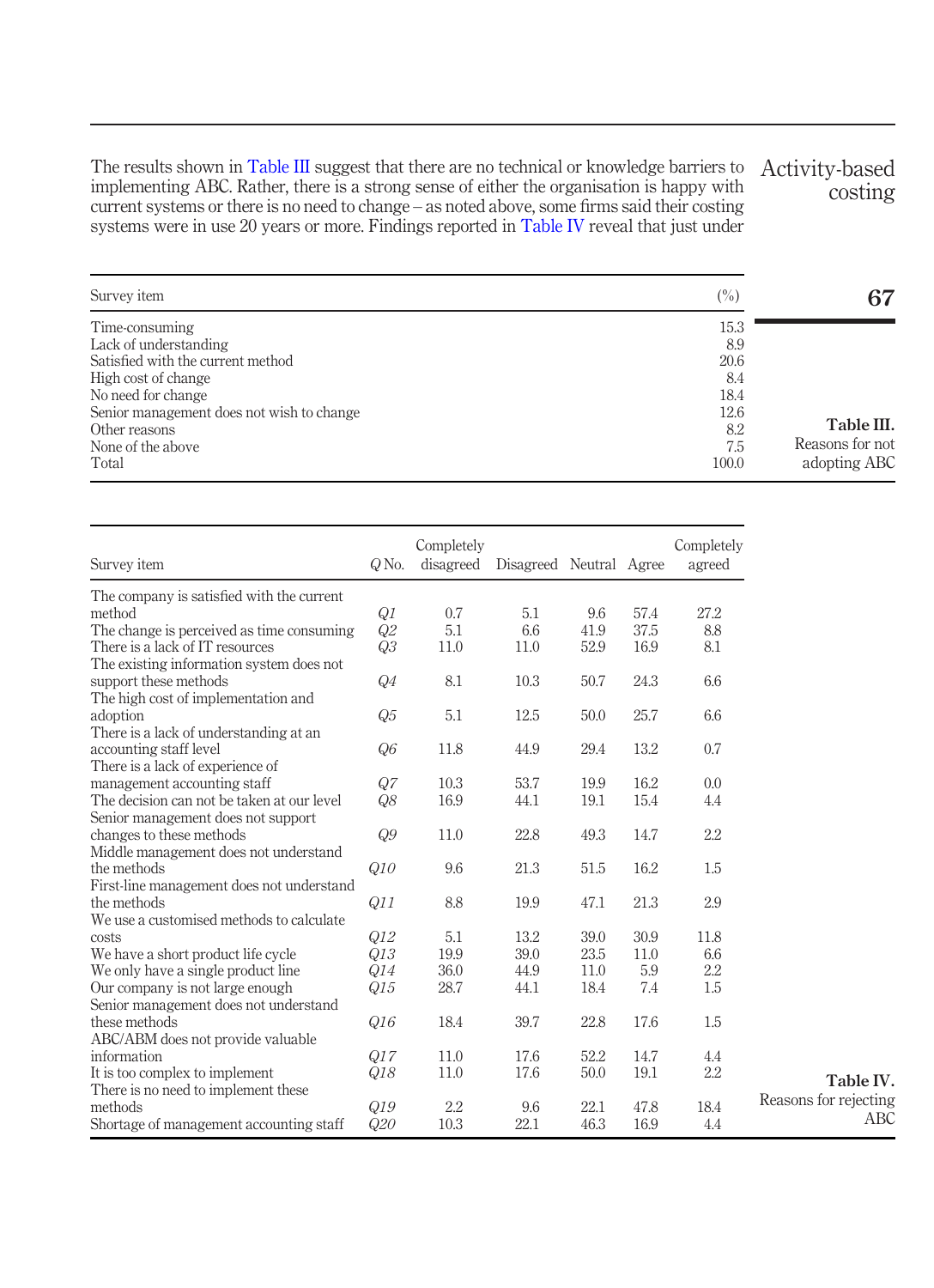94 per cent (Q1) of respondents who rejected ABC say they are happy with their current cost system and a vast majority rate the adoption as a time-consuming exercise  $(Q2)$ . There is a perception of high cost of ABC implementation  $(Q5)$ , which would appear to be less related to the cost and availability of technology (given responses to  $Q_3$  and  $Q_4$ ). Based on the responses from Q6 to Q11, respondents did not seem to reject ABC on the basis of a lack of knowledge, appropriate staff or authority to take the implementation decision – the majority of responses being either neutral of one of the disagree options. Based on Q12, it would seem many firms have their own customised costing methods, which may explain the level of satisfaction with the existing costing method. The responses from  $Q13$  to  $Q15$  suggest that firms responding do not have short product life cycles, are multi-product and are large. These three factors combined would suggest the firms may be suitable candidates for ABC or similar complex costing methods, as suggested by the literature review earlier.  $Q16$ interestingly suggests that senior management are likely to be quite knowledgeable on ABC, while  $Q17$  suggests perceived complexity is still an issue, supporting the findings of [Drury](#page-6-8) [and Tayles \(2005\)](#page-6-8).

Finally, as can be seen in [Table V](#page-5-0), responses suggest that both financial and management accountants are quite involved in accounting change projects in general, as one might expect. However, the involvement of CEO, Chairperson and general management is less prevalent. This is in contrast to literature which suggests top-management involvement is a key success factor to change projects, which may be a contributory factor the low adoption of ABC – see for example [Parr and Shanks \(2000\)](#page-6-19) who note top management support as critical for enterprise resource planning projects.

# Concluding comments

This brief study identified that ABC adoption rates by Irish firms is low, particularly when compared to the findings of previous research of a similar nature and context ([Pierce and](#page-6-15) [Brown, 2004\)](#page-6-15). This is despite respondents in general not noting technical or knowledge issues as a reason for non-adoption. It would seem that many respondent firms are satisfied with more traditional costing methods and have been for many years. These methods would appear to be quite resistant to change, even in the event of economic shocks and/or increasing availability of IT. This may be attributed to the costing methods of many respondent firms being ingrained and resistant to change. Some prior research [\(Burns and](#page-6-20) [Scapens, 2000;](#page-6-20) [Quinn, 2014\)](#page-6-21) suggest management accounting practices tend to be more stable over time and may even be institutionalised. The findings of this study would support these claims.

This study is limited by its scope and method. A more detailed case study analysis of Irish or other firms is needed to fully support suggestions raised in the study. Such research can delve into more detail on the nature of existing cost methods and barriers to change in firms.

<span id="page-5-0"></span>

|                                                             | Role                                                                                                    | Never $(\% )$                           |                                           |                                              | Seldom $(\%)$ Sometimes $(\%)$ Most of the time $(\%)$ | Always $(\% )$                            |
|-------------------------------------------------------------|---------------------------------------------------------------------------------------------------------|-----------------------------------------|-------------------------------------------|----------------------------------------------|--------------------------------------------------------|-------------------------------------------|
| Table V.<br>Involvement in<br>accounting change<br>projects | Chairperson<br>CEO.<br>Manager<br>Financial accountants<br>Management accountants<br>General management | 26.8<br>9.2<br>8.5<br>3.5<br>1.4<br>7.8 | 38.4<br>14.9<br>11.3<br>3.5<br>2.9<br>8.5 | 20.3<br>40.4<br>47.5<br>24.8<br>15.0<br>55.3 | 8.7<br>18.4<br>23.4<br>46.1<br>53.6<br>22.7            | 5.8<br>17.0<br>9.2<br>22.0<br>27.1<br>5.7 |

68

PRR 1,1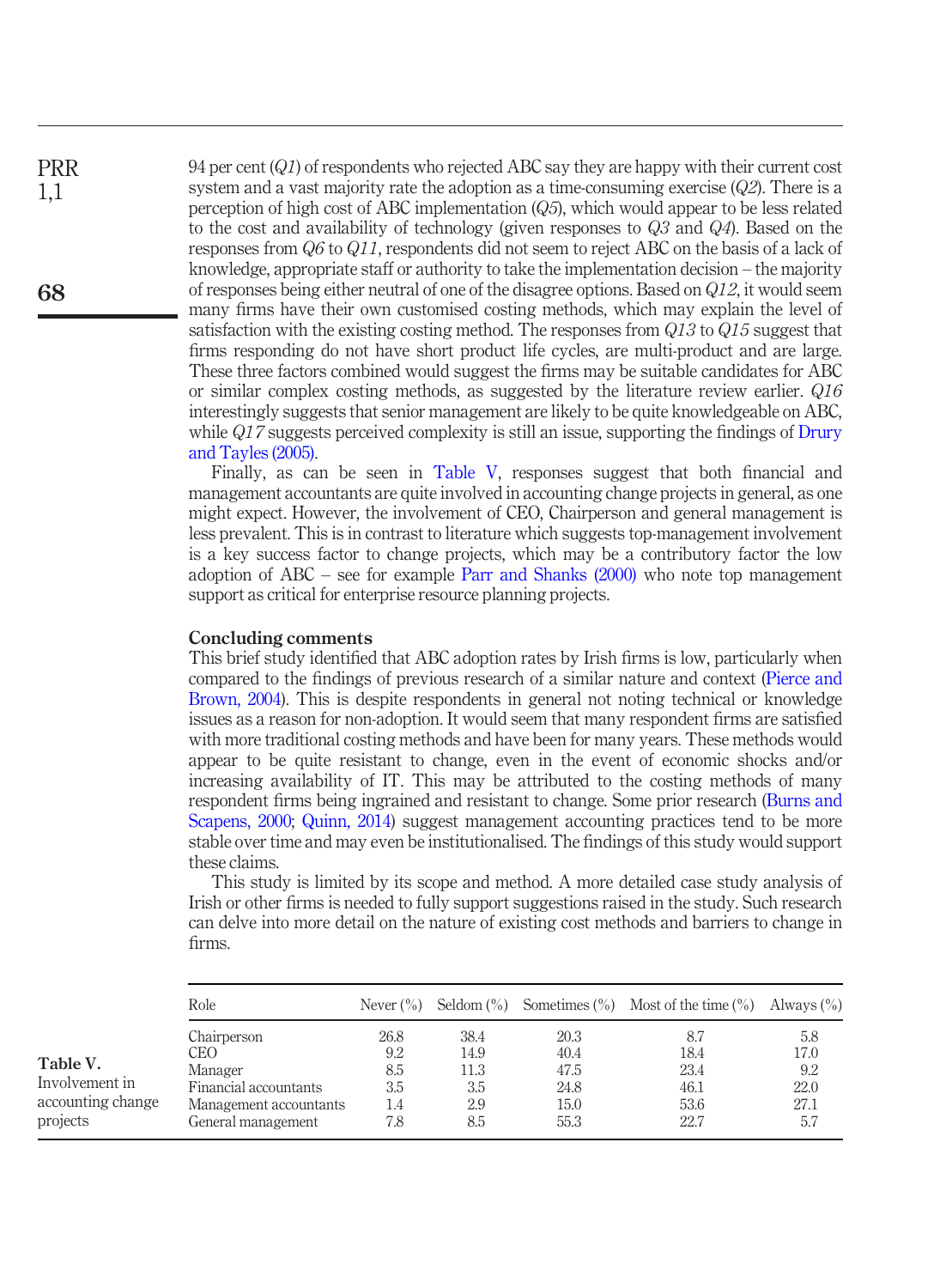#### References

- <span id="page-6-9"></span>Al-Omiri, M. and Drury, C. (2007), "A survey of factors influencing the choice of product costing systems in UK organizations", Management Accounting Research, Vol. 18, pp. 399-424.
- <span id="page-6-17"></span>Askarany, D. and Yazdifar, H. (2012), "An investigation into the mixed reported adoption rates for ABC: evidence from Australia, New Zealand and the UK", *International Journal of Production* Economics, Vol. 135 No. 1, pp. 430-439.
- <span id="page-6-10"></span>Bhimani, A., Gosselin, M., Ncube, M. and Okano, H. (2007), "Activity-based costing: how far have we come internationally?", Cost Management, Vol. 21, pp. 12-17.
- <span id="page-6-18"></span>Bjornenak, T. (1997), "Diffusion and accounting: the case of ABC in Norway", *Management Accounting* Research, Vol. 8 No. 1, pp. 3-17.
- <span id="page-6-20"></span>Burns, J. and Scapens, R. (2000), "Conceptualising management accounting change: an institutional framework", Management Accounting Research, Vol. 11 No. 1, pp. 3-25.
- <span id="page-6-0"></span>Burns, J., Ezzamel, M. and Scapens, R. (1999), "Management accounting change in the UK", Management Accounting, Vol. 77 No. 3, pp. 28-30.
- <span id="page-6-6"></span>Clarke, P., Hill, N. and Stevens, K. (1999), "Activity based costing in Ireland: barriers to, and opportunities for change", Critical Perspectives on Accounting, Vol. 10, pp. 443-468.
- <span id="page-6-8"></span>Drury, C. and Tayles, M. (2005), "Explicating the design of overhead absorption procedures in UK organizations", The British Accounting Review, Vol. 37 No. 1, pp. 47-84.
- <span id="page-6-14"></span>Duffy, L. and McCahey, M. (2002), An Empirical Study of Adoption/Non-adoption of Activity Based Costing in Hospitals in Ireland, UCD Business Schools, Dublin.
- <span id="page-6-13"></span>Fadzil, H. and Rababah, A. (2012), "Management accounting change: ABC adoption and implementation", Journal of Accounting and Auditing Research & Practice, Vol. 1, pp. 1-17.
- <span id="page-6-16"></span>Fawzi, A.A. (2008), Barriers to Adopting Activity-Based Costing Systems (ABC): An Empirical Investigation Using Cluster Analysis, Dublin Institute of Technology, Dublin.
- <span id="page-6-11"></span>Fei, Y.Z. and Isa R.C. (2010), "Factors influencing activity-based costing success: a research framework", International Journal of Trade, Economics and Finance, Vol. 1 No. 2, pp. 144-150.
- <span id="page-6-5"></span>Giannone, D., Lenza, M. and Reichlin, L. (2011), "Market freedom and the global recession", *IMF* Economic Review, Vol. 59 No. 1, pp. 111-135.
- <span id="page-6-1"></span>Granlund, M. and Malmi, T. (2002), "Moderate impact of ERPS on management accounting: a lag or permanent outcome?", Management Accounting Research, Vol. 14, pp. 299-321.
- <span id="page-6-7"></span>Innes, J., Mitchell, F. and Sinclair, D. (2000), "Activity based costing in the UK's largest companies: a comparison of 1994 and 1999 survey results", Management Accounting Research, Vol. 11, pp. 349-362.
- <span id="page-6-4"></span>Libby, T. and Waterhouse, J. (1996), "Predicting change in management accounting systems", *Journal* of Management Accounting Research, Vol. 8, pp. 137-150.
- <span id="page-6-12"></span>Liu, L. and Pan, F. (2011), "Activity based costing in China a case study of Xu Ji Electric Co. Ltd.", Chartered Institute of Management Accounting, Vol. 7 No. 13, p. 1.
- <span id="page-6-19"></span>Parr, A. and Shanks, G. (2000), "A model for ERP project implementation", *Journal of Information* Technology, Vol. 15 No. 4, pp. 289-303.
- <span id="page-6-15"></span>Pierce, B. and Brown R. (2004), "An empirical study of activity-based systems in Ireland", The Irish Accounting Review, Vol. 11 No. 1, pp. 33-55.
- <span id="page-6-21"></span>Quinn, M. (2014), "Stability and change in management accounting over time  $-$  a century or so of evidence from Guinness", Management Accounting Research, Vol. 25 No. 1, pp. 76-92.
- <span id="page-6-2"></span>Russel, K. and Siegel, G. (1999), "Counting more, counting less", Strategic Finance, Vol. 81 No. 3, pp. 38-44.
- <span id="page-6-3"></span>Scapens, R. and Jazayeri, M. (2003), "ERP systems and management accounting change: opportunities or impacts? A research note", European Accounting Review, Vol. 12 No. 1, pp. 201-233.

Activity-based

costing